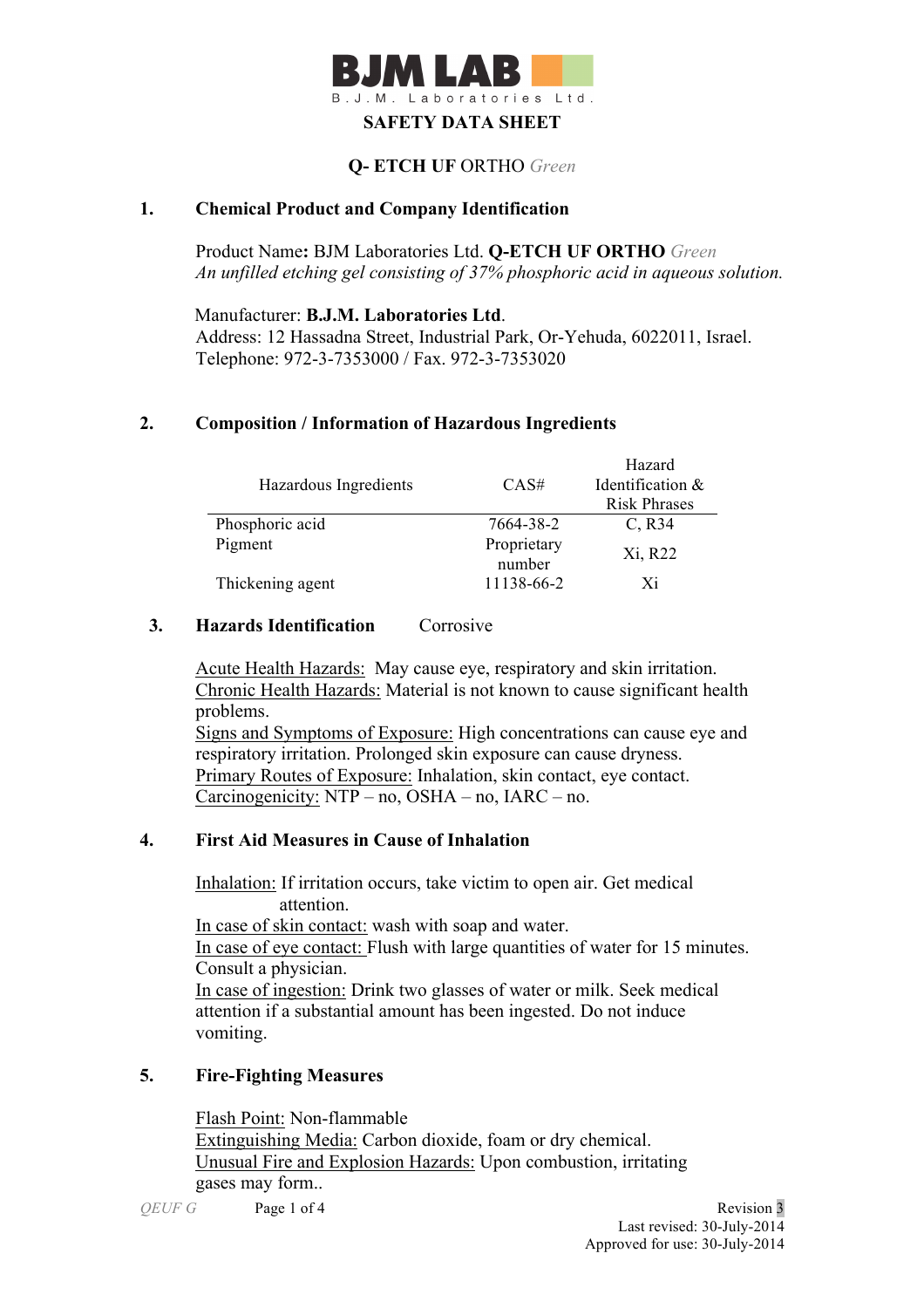

#### **6. Accidental Release Measures**

Personal Precautions: Prevent skin/ eye contact Environmental Precautions: Avoid ground water contamination.. Clean-Up Procedure: Wipe with damp paper towel. Discard properly.

### **7. Handling and Storage**

 Handling: No special measures necessary if handled according to instructions. Storage: Keep container tightly closed when not in use. Store at room temperature. Keep material in original packaging. Avoid unnecessary exposure to the product. At high temperatures toxic fumes of phosphoric acid and phosphorous oxides can be generated.

# **8. Exposure Controls/ Personal Protection**

 Exposure Controls: Use only in well ventilated areas. Eye Protection: Use protective eyewear. Hand and Skin Protection: Avoid unnecessary skin contact. Wear latex gloves when handling. Hygiene Measures: Remove spilled material from skin and clothing. Do not eat or drink when handling this material.

# **9. Physical and Chemical Properties**

Appearance: Green semi-gel. Odor: Odorless. Boling Point/ Range: >100ºC/ 212ºF Evaporation Bate (water = 1):  $N/A$ Vapor Density ( $Air = 1$ ):  $N/A$ Solubility in Water: Miscible

# **10. Stability and Reactivity**

 Stability: This material is stable. Hazardous Reactions: None if handled according to directions Conditions to Avoid: Heat. Incompatibility: Strong caustics, metals, sulfides and sulfites..

# **11. Toxicological Information**

Acute oral toxicity: LD50 (rat) > 5000 mg/kg Irritation to Eyes: Irritates the eyes. Irritation of Skin: May irritate the skin. Allergic Effects: May cause allergic reaction on contact with skin. Other: If swallowed, may cause sore throat and burns of the mouth and throat. Prolonged exposure may cause burns to the respiratory tract , contact with soft tissues may cause burns.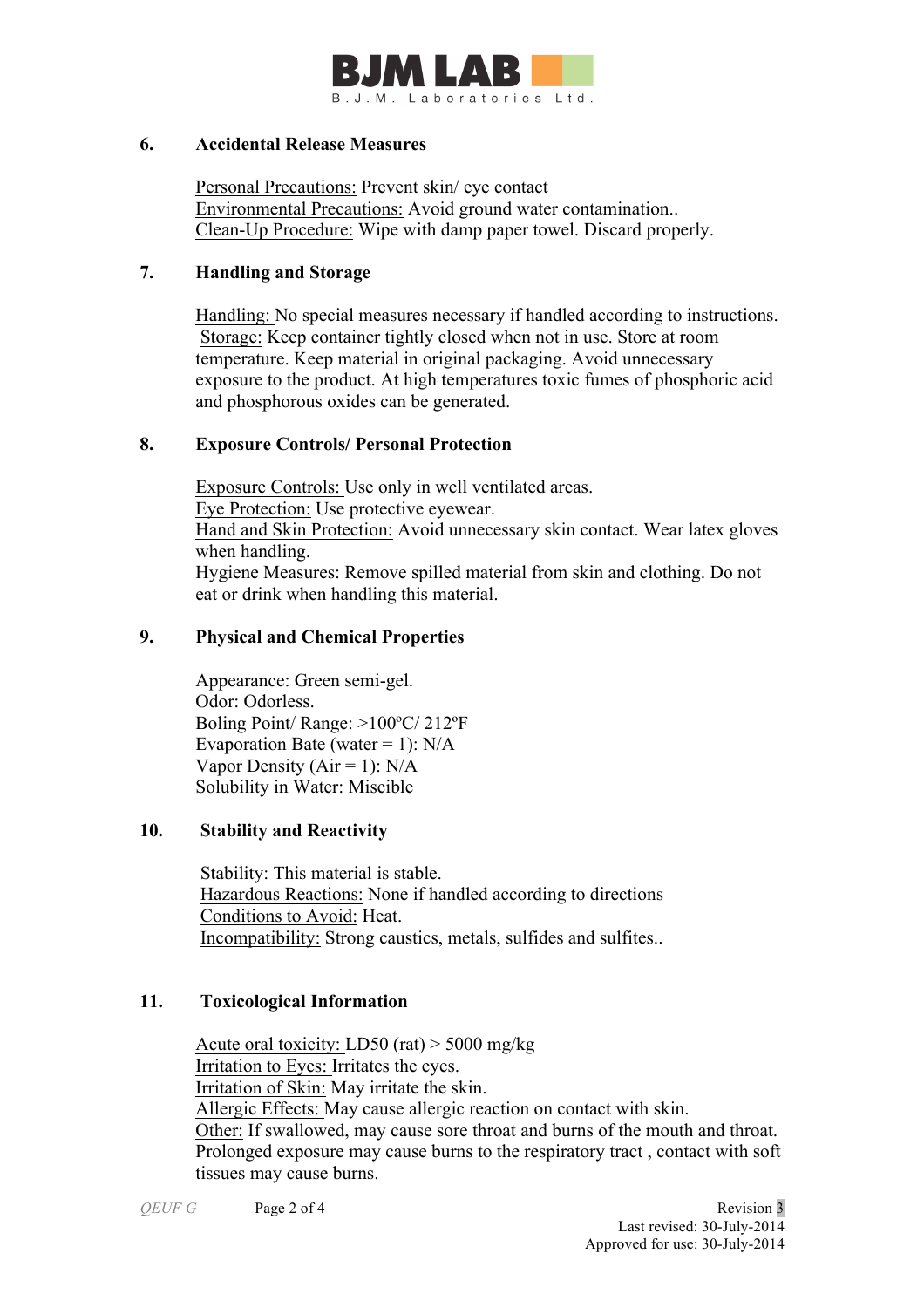

### **12. Ecological Information**

There is no specific information on the product. Use according to good working practices, avoiding release of the product into environment.

### **13. Disposal Considerations**

 May be disposed of in landfill or incinerator In accordance with local, state and federal regulations.

# **14. Transport Information**

| <b>ADR</b>             | 8                            | <b>RID</b>  | 8                     |
|------------------------|------------------------------|-------------|-----------------------|
| <b>UN Number</b>       | 1805                         | Kemler      |                       |
| Packing Group          | Ш                            |             |                       |
| Proper shipping name   | Phosphoric acid,             |             |                       |
|                        | liquid                       |             |                       |
|                        | 8                            |             | $31-$<br>02           |
| <b>UN Number</b>       | 1805                         |             |                       |
| EMS.                   | $F-E, S-B$                   | <b>MFAG</b> | 700                   |
| Packing Group          | ш                            |             |                       |
| Proper shipping name   | Phosphoric acid,<br>liquid   |             |                       |
| <b>ICAO / IATA-DGR</b> | Klasse 8                     |             |                       |
| <b>UN Number</b>       | 1805                         |             |                       |
| Proper shipping name   | Phosphoric acid,<br>solution |             |                       |
| <b>Subsidiary Risk</b> |                              |             |                       |
| Labels                 | Corrosive                    |             |                       |
| Packing Group          | Ш                            |             |                       |
|                        | <b>ADNR</b>                  |             | Number<br><b>IMDG</b> |

 U.S. DOT Shipping Name: Phosphoric acid, liquid U.S. DOT Hazard Class: 8 Number: UN1805 U.S. Dot Packing Group: III Other: Corrosive.

# **15. Regulatory Information**

This product requires classification according to the criteria of EC. The product is a medical device according to the EC-directive 93/42.

15.1 UN Number 1805 15.2 National regulations 15.3 EU number 231-633-2 15.4 Hazard symbols



15.5 Hazard C: Corrosive. Contains Phosphoric acid, solution in

*QEUF G* Page 3 of 4 Revision 3 Last revised: 30-July-2014 Approved for use: 30-July-2014